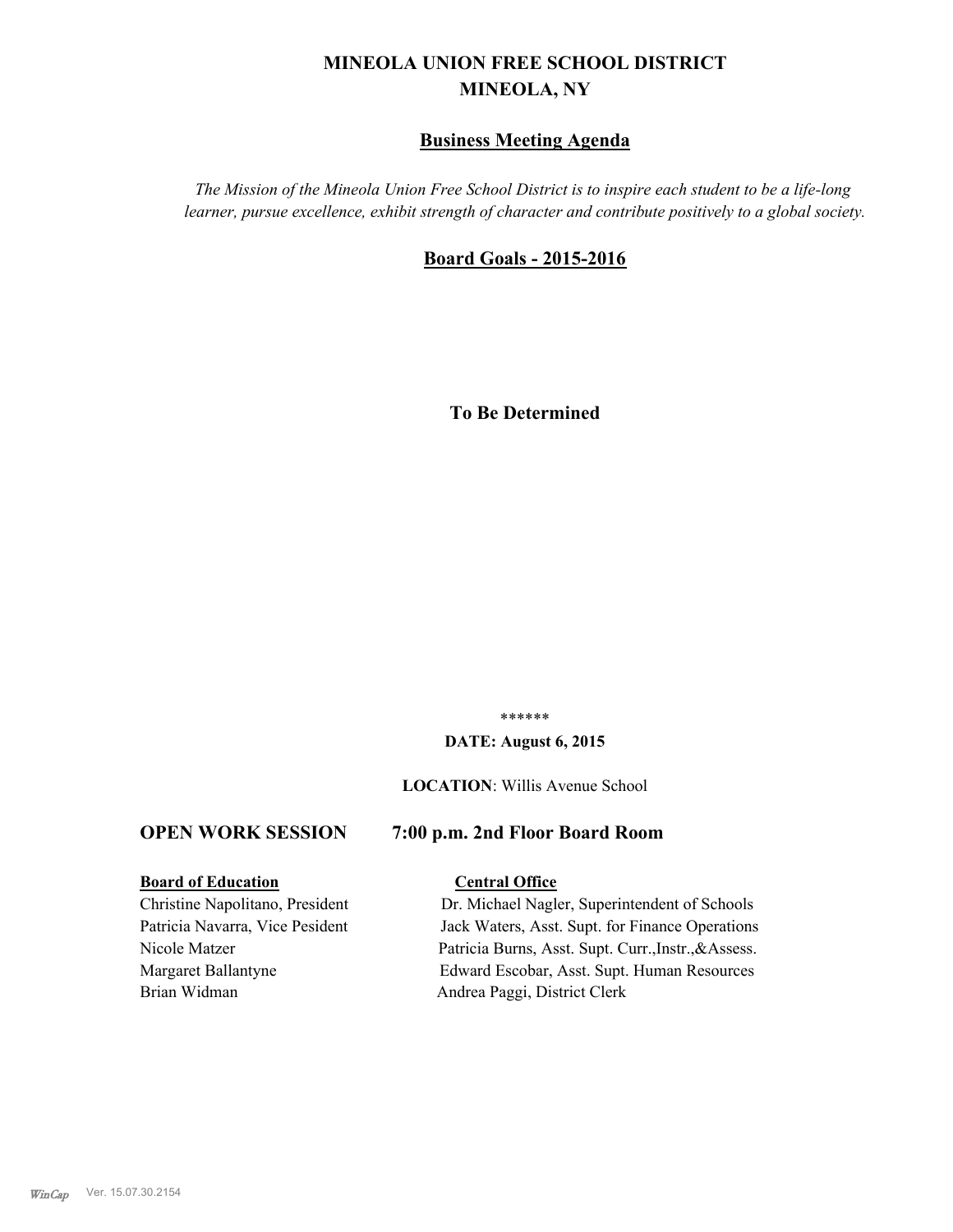**A. Call to Order B. Pledge of Allegiance C. Reading of Mission D. Moment of Silent Meditation**

**E. Dais & Visitor Introductions**

**F. High School Student Organization Report**

**G. BOE Reports**

**a. Comments from Board Trustees**

**b. Comments from Board President**

**c. Comments from Superintendent**

**H. Old Business**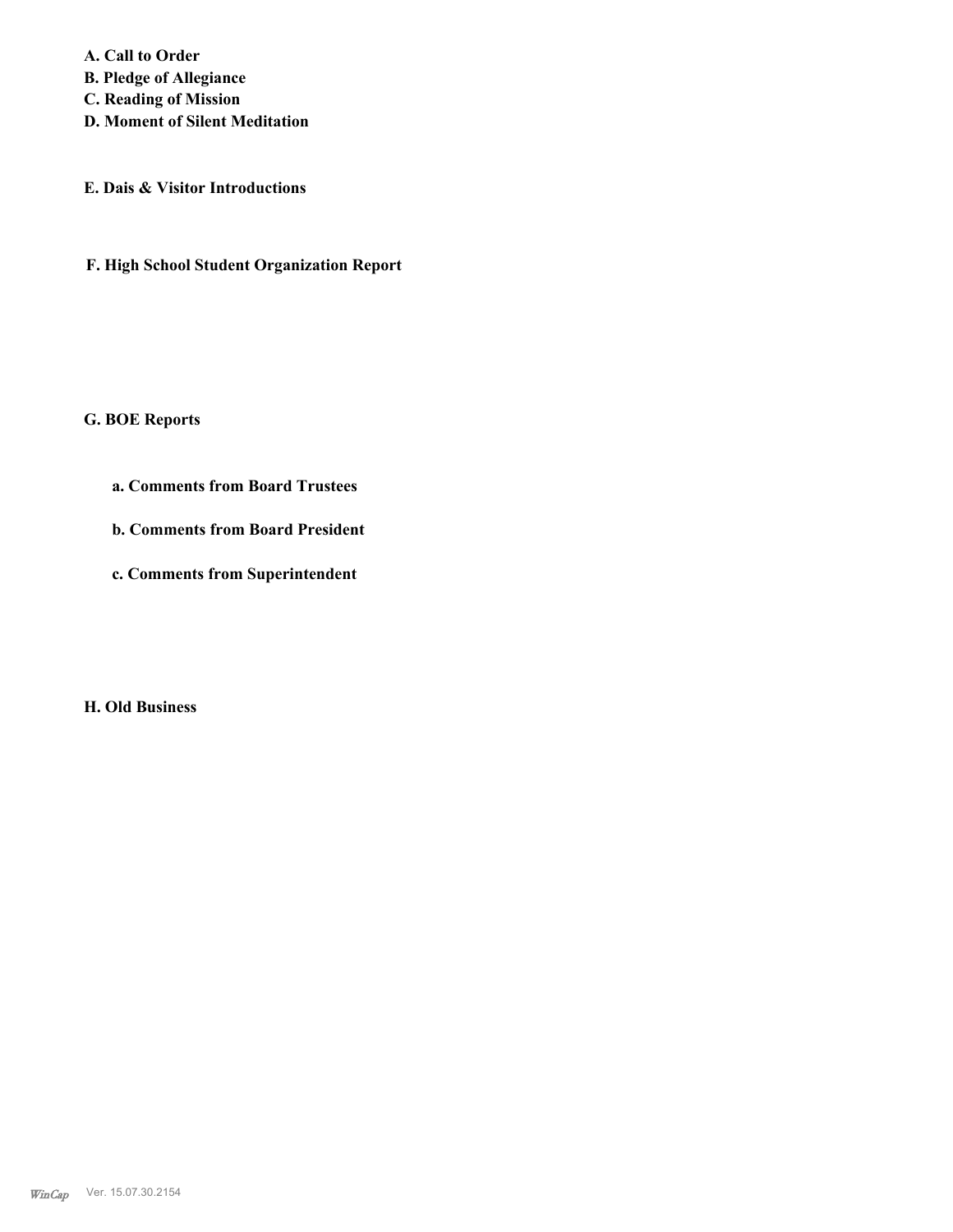#### **I. New Business**

#### **2015- 2016 Tax Levy Affidavit**

**RESOLUTION # 10 -BE IT RESOLVED** that the Mineola Board of Education adopts the tax levy of \$80,124,481 to be raised by taxation for the Mineola UFSD of the Town of North Hempstead, Nassau County, New York for the 2015- 2016 school year to be levied upon the taxable property of the said school district as said property has been certified to by the Board of Assessors for the said school year.

| <b>Motion:</b><br>Second: |     |  |
|---------------------------|-----|--|
| Yes:                      | No: |  |
|                           |     |  |
|                           |     |  |
|                           |     |  |
|                           |     |  |
| Passed:                   |     |  |

#### **J. Consensus Agenda**

**RESOLUTION # 11- BE IT RESOLVED** that the Board of Education approves the consensus agenda items J.1.a. through J.8.a., as presented.

| <b>Motion:</b><br>Second: |     |  |
|---------------------------|-----|--|
| Yes:                      | No: |  |
|                           |     |  |
|                           |     |  |
|                           |     |  |
|                           |     |  |
| Passed:                   |     |  |

#### 1. **Accepting of Minutes**

That the Board of Education accepts the minutes of the June 4, 2015 Workshop Meeting, the June 18, 2015 Business Meeting, the July 1, 2015 Reorganization Meeting and the July 1, 2015 Business Meeting as presented. a.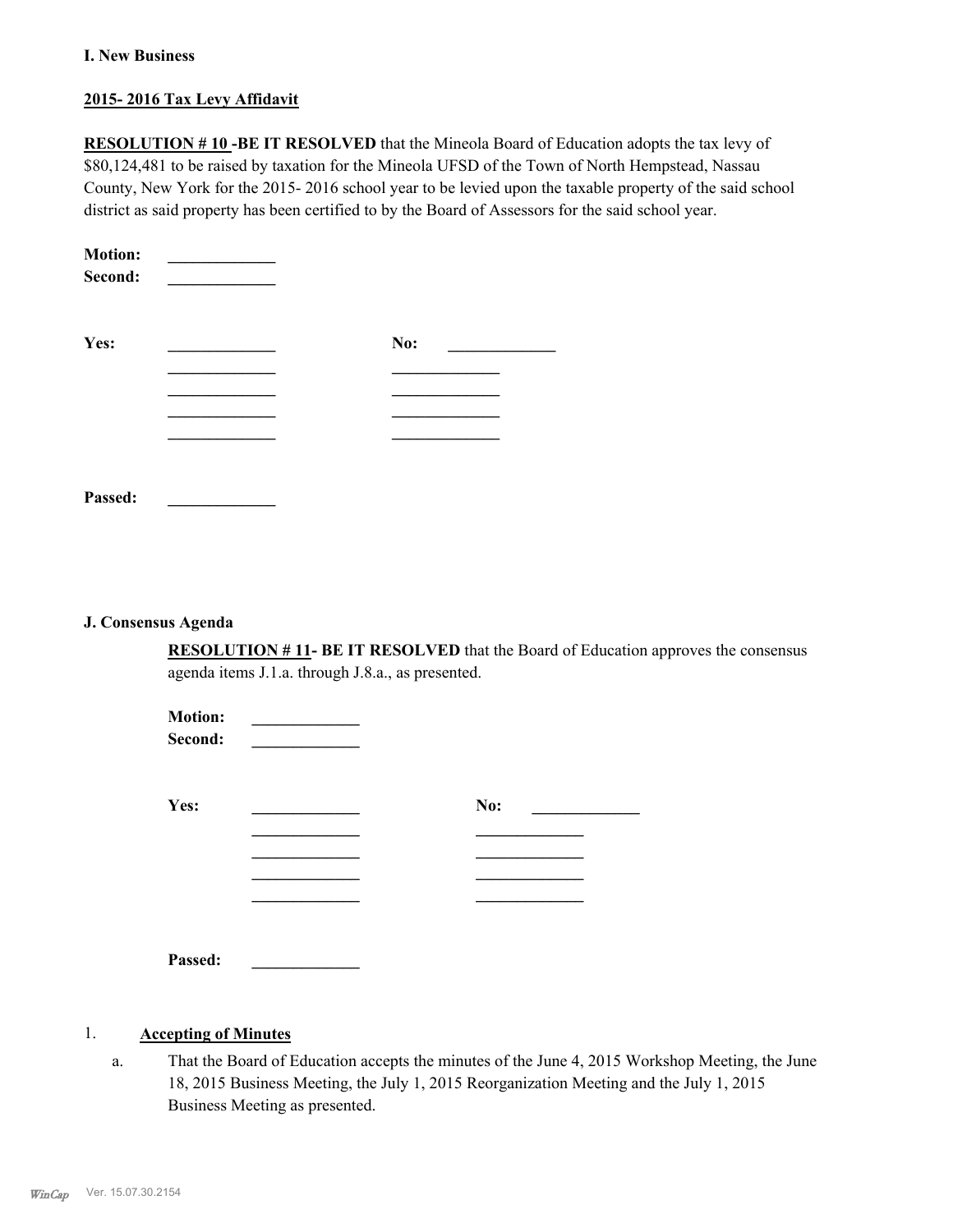## 2. **Instruction**

- a. Resignation(s)
- That the Board of Education accepts the resignation of Michele S. Hochhauser, Middle School Instructional Leader, effective August 14, 2015. 1.
- That the Board of Education accepts the resignation of Margarita Maravel, Reading Teacher, effective June 30, 2015. 2.
- That the Board of Education accepts the resignation of Jessica N. Nunez, ELA/ESL Teacher, effective July 16, 2015. 3.
- b. Leave(s) of Absence/Personal
- That the Board of Education grants a request to Denise Maynard, for a Leave of Absence, due to personal reasons, effective September 1, 2015 to June 30, 2016. 1.
- c. Leave(s) of Absence/Child Rearing
- That the Board of Education grants a request to Iyla Wilson, for a Leave of Absence, for childrearing purposes, using accumulated sick days, starting approximately September 25, 2015. 1.

#### d. Appointments Instruction

- That the Board of Education approves the appointment of Margarita Maravel, to the position of Middle School Instructional Leader effective July 1, 2015. Salary: MS IL, Step 1, \$129,842. Probationary Period: July 1, 2015 to June 30, 2019. 1.
- That the Board of Education approves the appointment of Amy Trojanowski, to the position of High School Assistant Principal of Curriculum and Instruction, effective July 1, 2015. Salary: HS AP, Step 1, \$147,936. Probationary Period: July 1, 2015 to June 30, 2019. 2.
- That the Board of Education approves the appointment of Brian Haber, to the position of Mathematics Teacher, effective September 1, 2015. Salary: BA, Step 1, \$58,706. Probationary Period: September 1, 2015 to August 31, 2019. 3.
- That the Board of Education approves the appointment of Denise Maynard, to the position of part time (.6) Elementary Teacher, effective September 1, 2015 to June 30, 2016. Salary: .6 of MA+60, Step 29, \$129,030 equaling \$77,418. 4.
- That the Board of Education approves the appointment of Natalie Vattuone, to the position of Leave Replacement Elementary Teacher for Denise Maynard, effective September 1, 2015 to June 30, 2016. Salary: BA, Step 1, \$58,706. 5.
- That the Board of Education approves the appointment of Katelyn Maroney, to the position of Probationary ELA(.8)/ESL(.2) Teacher, effective September 1, 2015. Salary: BA, Step 1, \$58,706. Probationary Period: September 1, 2015 to August 30, 2019. 6.
- That the Board of Education approves the appointment of Heather Dvorak, to the position of Probationary Dean of Discipline, effective July 1, 2015. Salary: \$120,000. Probationary Period: June 30, 2019. 7.
- That the Board of Education approves the appointment of Elyse Davidson, to the position of Probationary Social Worker, effective September 1, 2015. Salary: MA, Step 1, \$68,282. Probationary Period: September 1, 2015 to August 31, 2019. 8.
- That the Board of Education approves the appointment of Joseph Cerulli, to the position of Summer Wrestling Clinic Coach, effective July 1, 2015 with a salary of \$58.14 per hour. 9.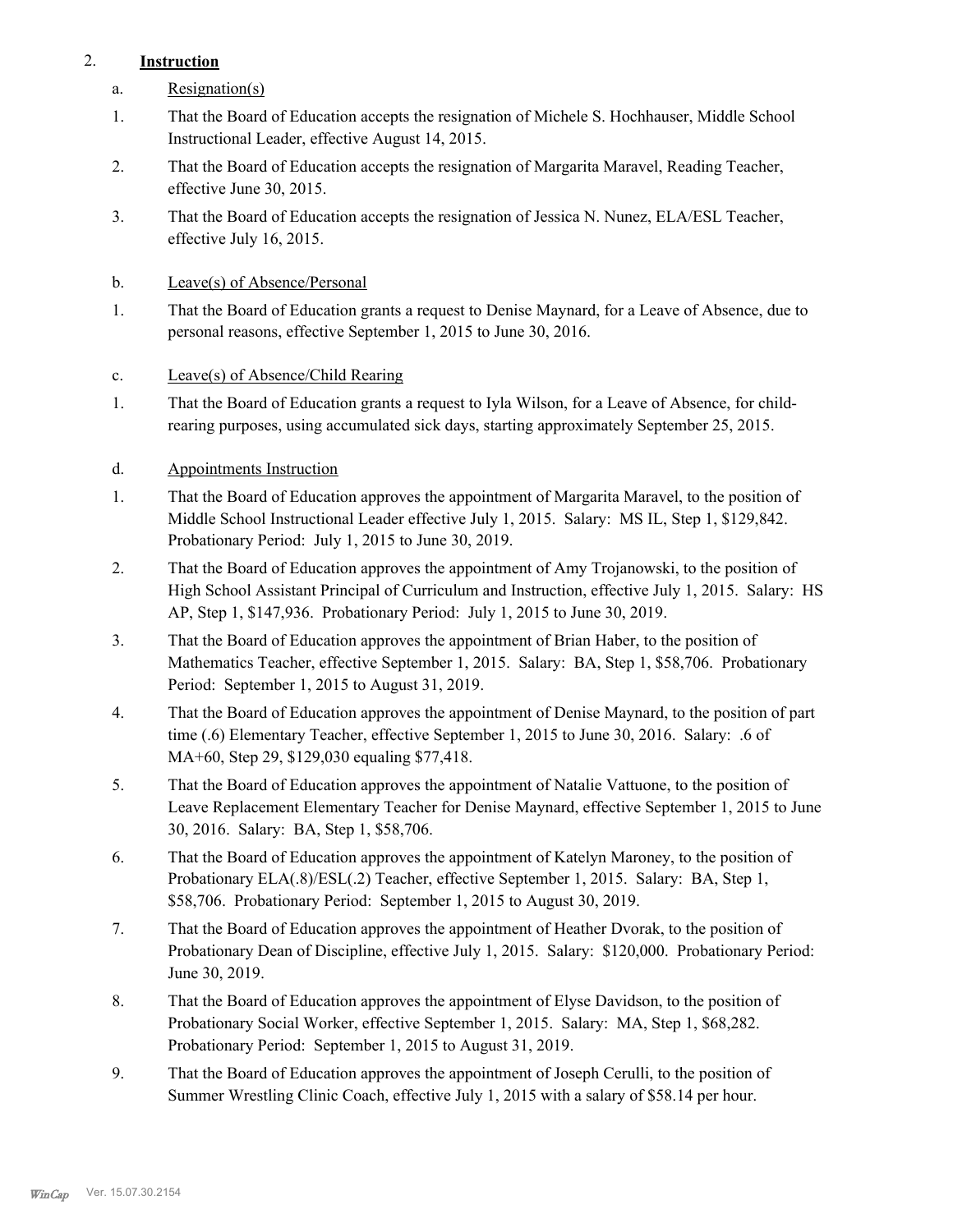Appointment(S) Sub Teacher per diem e.

> The Board of Education accepts the following individual(s) as Per Diem Substitute Teacher(s) for the current school year, at a daily rate of \$100.00 per day; and retirees at a daily rate of \$125.00 per day.:

#### EMPLOYEE NAME EMPLOYEE CERTIFICATION

- 1. Stephanie Kelly Students with Disabilities (Grades 1-6)
- 2. Erica A. Derlath Childhood Education (Grades 1-6)

f. Appointments 45 Day Subs

- That the Board of Education approves the appointment of Stephanie Kelly, to the position of 45 Day Substitute Teacher for Maureen Wojis-Reyhanian, at Meadow Drive, effective September 1, 2015 to on or before June 30, 2016. Salary: Days 1-20, \$100.00, Days 21-39 \$110.00, Days 40-45 \$120, Day 46 BA, Step 1, \$58,706. 1.
- g. Appointment(S) Perm Sub
- That the Board of Education approves the appointment of Nicholas A. Tonini, to the position of part time (.4) Permanent Substitute Teacher at a daily rate of pay, \$40, effective October 1, 2015 to May 31, 2016. 1.

#### Appointment(S) Band Camp h.

That the Board of Education approves the following staff members for Band Camp, a self funded program. (Salary, hourly summer wages are based on the MTA contractual rates):

| <b>POSITION</b>                | <b>EMPLOYEE NAME</b>     | <b>STEP</b> | <b>STIPEND</b> |
|--------------------------------|--------------------------|-------------|----------------|
| Director                       | Frank N. Mauriello       |             | \$1,879.00     |
| Rockette Director              | Nicholas A. Ashley       |             | \$1,251.00     |
| <b>Assistant Band Director</b> | Christopher J. Bonacorsa | 1           | \$1,251.00     |
| <b>Instructional Chaperone</b> | Michael R. Coppola       |             | \$834.00       |
| <b>Instructional Chaperone</b> | Amy J. Steinmann         |             | \$834.00       |
| <b>Instructional Chaperone</b> | Kenneth M. Frank         |             | \$834.00       |
| <b>Instructional Chaperone</b> | Richard J. Tarantola     |             | \$834.00       |
| <b>Instructional Chaperone</b> | Christopher Rossi        |             | \$834.00       |
| <b>Instructional Chaperone</b> | <b>Alexander Prince</b>  |             | \$834.00       |
| <b>Instructional Chaperone</b> | <b>Timothy Doran</b>     |             | \$834.00       |
| <b>Instructional Chaperone</b> | Rachel M. Montanez       |             | \$834.00       |
| <b>Instructional Chaperone</b> | <b>Ashley Sandy</b>      |             | \$834.00       |
| <b>Instructional Chaperone</b> | Nicholas V. Hall         |             | \$834.00       |
| <b>Instructional Chaperone</b> | David L. Abrams          |             | \$834.00       |
| <b>Instructional Chaperone</b> | Jack T. Fiore            |             | \$834.00       |
| Chaperone                      | Thomas K. Mullane        |             | \$730.00       |
| Chaperone                      | Jill Mullane             |             | \$730.00       |
| Chaperone                      | Kristen M. Pontolillo    |             | \$730.00       |
| Chaperone                      | Nicholas Pontolillo      |             | \$730.00       |
| EMT                            | Lauren S. Bonilla        |             | \$730.00       |
|                                |                          |             |                |

#### Appointment(S) Marching Band Staff i.

That the Board of Education approves the following staff members for the Marching Band:

|     | <b>POSITION</b>        | <b>EMPLOYEE NAME</b> | <b>STIPENDS</b> |
|-----|------------------------|----------------------|-----------------|
| . . | Marching Band Director | Frank N. Mauriello   | \$5,050.00      |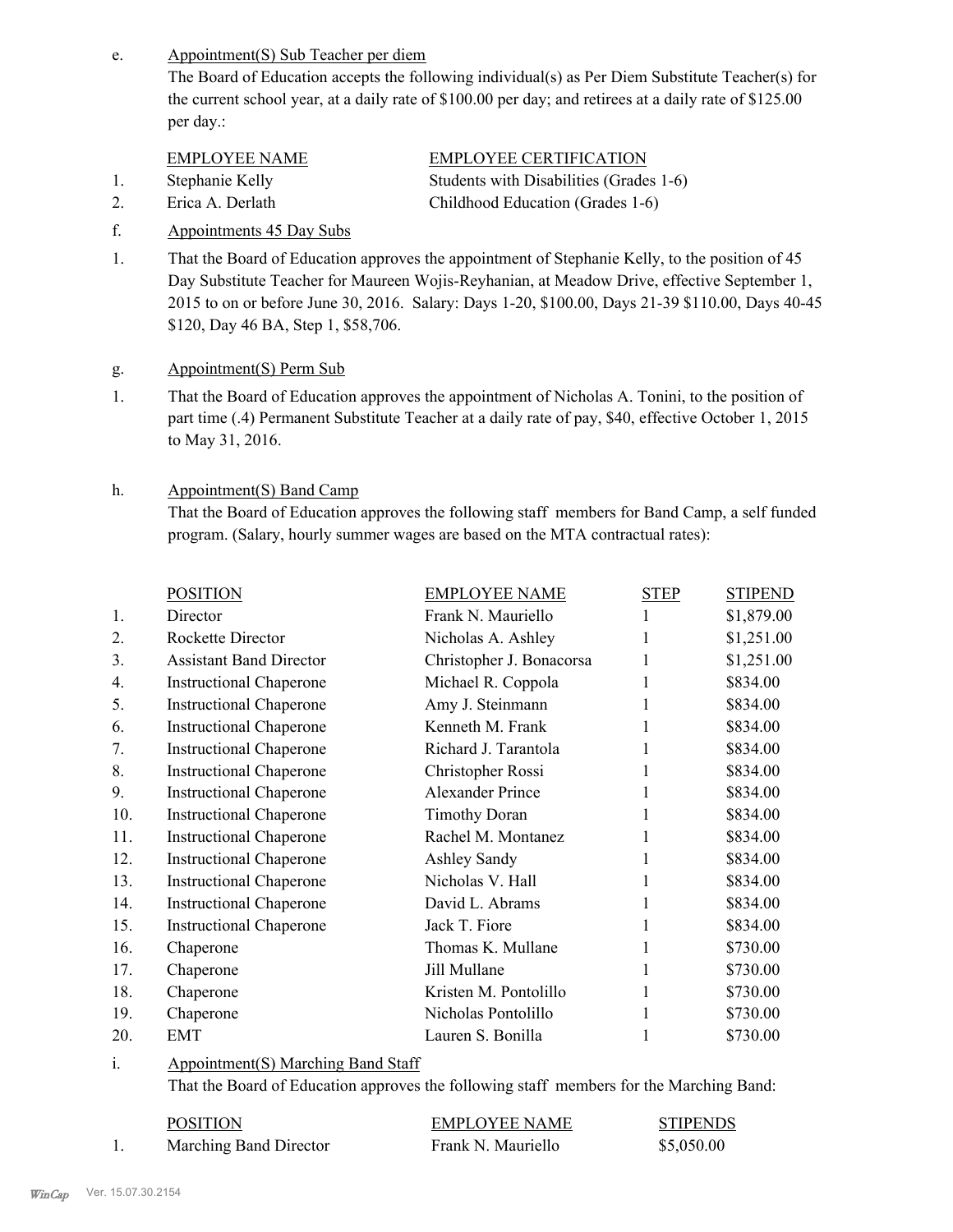|     | <b>POSITION</b>                | <b>EMPLOYEE NAME</b>          | <b>STIPENDS</b> |
|-----|--------------------------------|-------------------------------|-----------------|
| 2.  | Marching Band Asst Director    | Christopher J. Bonacorsa      | \$2,868.00      |
| 3.  | Marching Band Wind Coach       | Timothy M. Doran              | \$1,793.00      |
| 4.  | Marching Band Wind Coach       | Erin Citrano                  | \$1,793.00      |
| 5.  | Marching Band Percussion Coach | Kenneth M. Frank              | \$1,793.00      |
| 6.  | Marching Band Percussion Coach | Christopher Rossi             | \$1,793.00      |
| 7.  | Marching Band Guard Coach      | Jack T. Fiore                 | \$2,151.00      |
| 8.  | Marching Band Guard Coach      | Ashley Sandy                  | \$2,151.00      |
| 9.  | Marching Band Guard Coach      | David Abrams(1/2 stipend)     | $1/2$ of        |
|     |                                |                               | \$2,151.00      |
| 10. | Marching Band Guard Coach      | Alexander Prince(1/2 stipend) | $1/2$ of        |
|     |                                |                               | \$2,151.00      |
| 11. | Marching Band Guard Coach      | Richard J. Tarantola          | \$2,151.00      |
| 12. | Marching B Guard Coach5        | Nicholas Hall (1/2 stipend)   | $1/2$ of        |
|     |                                |                               | \$2,151.00      |
| 13. | Marching B Guard Coach5        | Amy Steinmann(1/2 stipend)    | $1/2$ of        |
|     |                                |                               | \$2,151.00      |
| 14. | Marching Band Percussion       | John M. Oddo                  | \$2,868.00      |
|     | Director                       |                               |                 |
| 15. | Marching Band Drill Writer     | Michael R. Coppola            | \$4,338.00      |
| 16. | Marching Band Drill Arranger   | Frank Mauriello(1/2 stipend)  | $1/2$ of        |
|     |                                |                               | \$1,793.00      |
| 17. | Marching Band Drill Arranger   | John Oddo (1/2 stipend)       | $1/2$ of        |
|     |                                |                               | \$1,793.00      |
| 18. | Marching Band Guard Director   | Nicholas A. Ashley            | \$3,384.00      |

#### 3. **Instruction: Contracted**

a. That the Board of Education approves the Individual Related Services Provider agreement between Richard Navon, M.D. and the Mineola UFSD for the 2015- 2016 school year.

b. That the Board of Education approves the Tutoring Services agreement between St. James Tutoring, Inc. and the Mineola UFSD for the 2015- 2016 school year.

c. That the Board of Education approves the consultant Services contract between South Oaks Hospital and the Mineola UFSD for the 2015- 2016 school year.

d. That the Board of Education approves the agreement between E-Research & Management Inc. (d/b/a Educational Legacy Planning Group) and the Mineola UFSD to perform a Demographic Enrollment/ Population Forecast commencing August 7, 2015.

e. That the Board of Education approves the Agreement between Robel Media, LLC and the Mineola UFSD for the purpose of developing and providing educational media for the 2015- 2016 school year.

f. That the Board of Education approves the revised Letter of Engagement between Harris Beach PLLC and the Mineola UFSD for the 2015-2016 school year.

#### 4. **Instruction: Student Actions**

That the Board of Education approves the Athletic Placement Process request for the following student: a.

- Madison Brady, 8th grade student to compete on the JV Volleyball Team for the 2015- 2016 school year.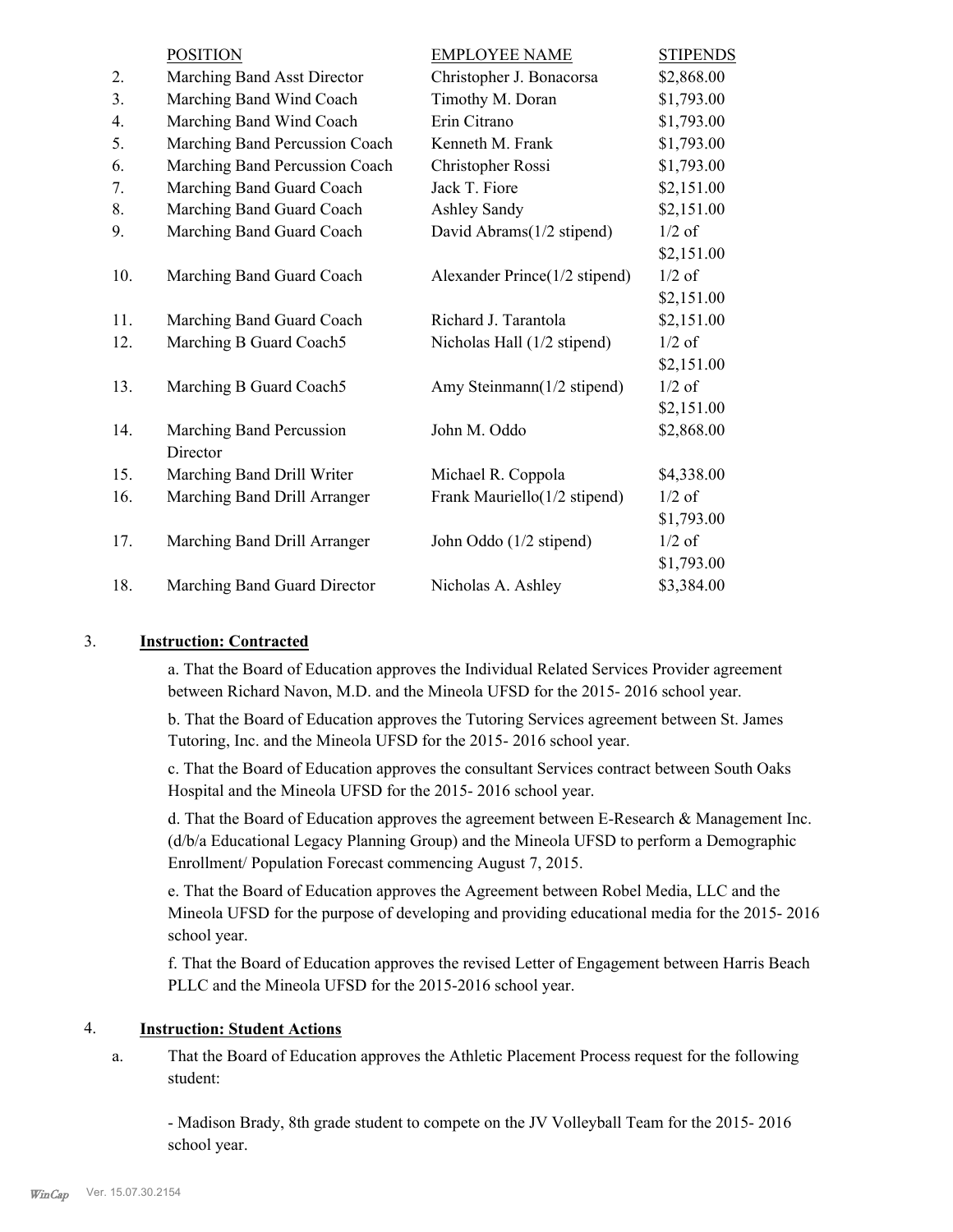#### 5. **Civil Service**

- a. Resignation(s)
- That the Board of Education accept the resignation of AnaMaria Seeley, part time Teacher Aide at the High School, effective July 8, 2015. 1.
- b. Leave(s) of Absence
- That the Board of Education extends the paid Medical Leave of Absence to Paul Ruppel, Head Custodian I at Meadow Drive School, effective July 8, 2015 through August 19, 2015. 1.
- That the Board of Education grant a request to Thomas Hughes, Cleaner at the High School, for a Paid Medical Leave of Absence, effective July 16, 2015, for approximately 8 to 10 weeks, due to surgery. 2.
- c. Resignation(s)
- That the Board of Education accept, with regret, the resignation for the purpose of retirement, of Matthew Bielawa, Bus Driver/Assistant Head Mechanic in Transportation, effective September 30, 2015. 1.

#### 6. **Business /Finance**

#### a. **Treasurer's Report**

1. That the Board of Education accepts the Treasurer's report for the period ending May 31, 2015 and directs that it be placed on file.

#### b. **Approval of Invoices and Payroll**

That the Board of Education accepts the Invoices and Payroll for the period ending June 30, 2015

| A/P Warrant # 23   | June 10, 2015 | \$271,198.83   |
|--------------------|---------------|----------------|
| A/P Warrant # 24   | June 24, 2015 | \$1,192,862.52 |
| Professional Leave | June 24, 2015 | \$13,821.97    |
| A/P Warrant Final  | June 30, 2015 | \$182,727.35   |

**TOTAL EXPENSES \$ 1,660,610.67**

PAYROLL # 23 & # 24

| General | \$8,656,408.66 |
|---------|----------------|
| F Fund  | \$127,857.28   |

#### **TOTAL PAYROLL \$8,784,285.94**

#### c. **Budget Appropriation Adjustment**

1. That the Board of Education approves the transfer of funds, in the amount of \$27,000 from Budget code: 2110 120 00 0001 to Budget code: 2070 150 00 0000 to increase Professional Development- Curriculum and Instruction writing.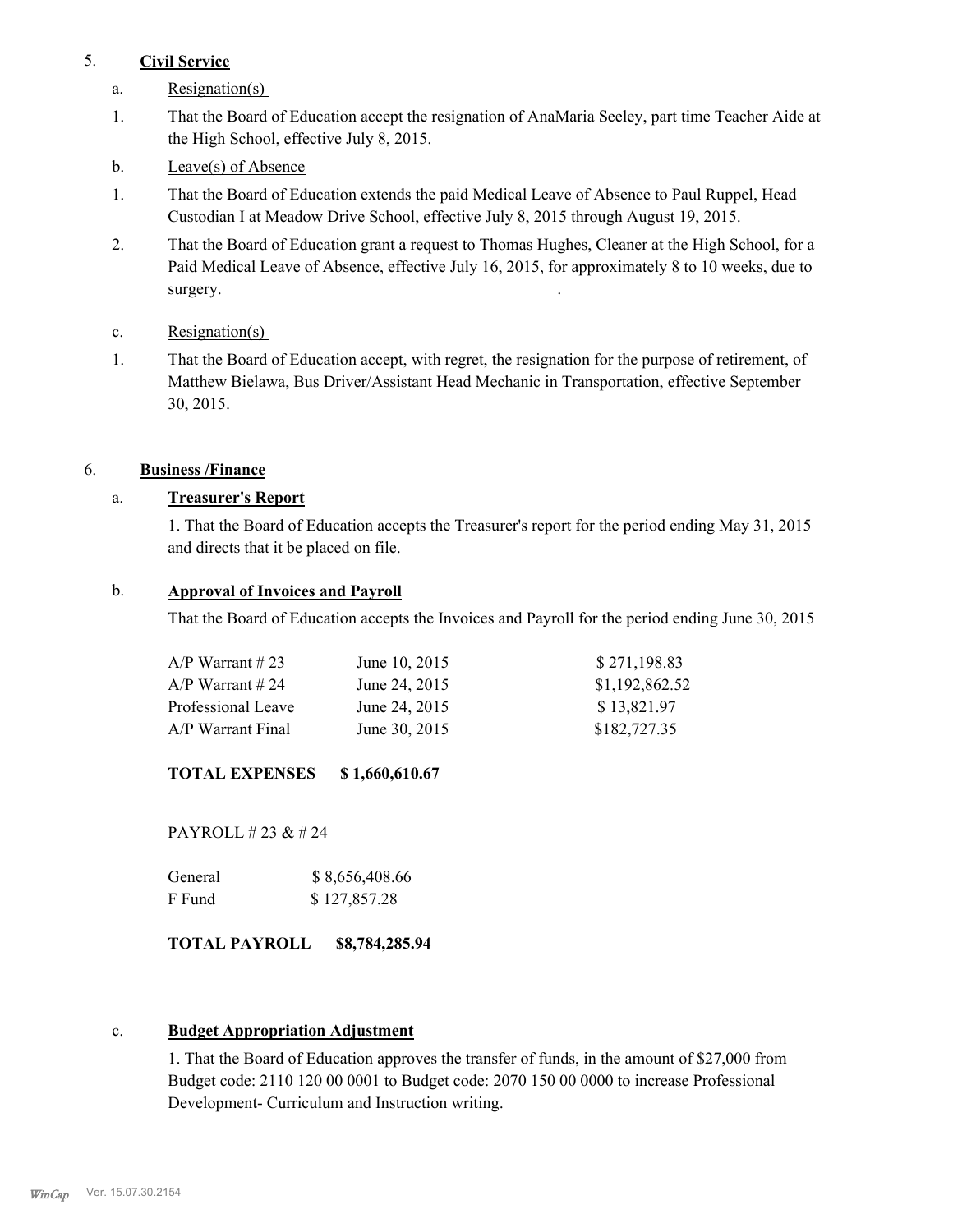#### 7. **Business/Finance: Contract Approvals**

## a. BOCES Contract

That the Board of Education approves the 2014/15 Final AS-7 Agreement with Nassau BOCES in the actual amount of \$4,435,868.00 for services provided throughout the school year.

#### b. BOCES Contract

That the Board of Education approves the 2015/16 Initial AS-7 Contract with Nassau BOCES in the amount of \$3,742,939.40 to provide services throughout the school year.

c.That the Board of Education approves the following Transportation Contracts and Intermunicipal Agreements between Herricks UFSD and the Mineola UFSD for the 2015-2016 school year:

| School                | Amount               |
|-----------------------|----------------------|
| <b>HANC Plainview</b> | \$688.40 per month   |
| <b>HANC Uniondale</b> | \$658.08 per month   |
| Mill Neck Manor       | \$1,193.59 per month |
| Wm.Spyropoulos        | \$1,075.58 per month |

# 8. **Business/Finance: Bids**

a. That the Board of Education approves the awarding of the FSMC (Food Service Management Company) bid for the 2015- 2016 school year to Whitsons Culinary Group, the lowest responsible bidder, meeting all specifications.

#### **K. Superintendent's Report**

Superintendent of Schools' Reports for 8/6/15 Presentations:

1. Data Presentation- Regents, AP exams and NWEA

Superintendent Comments

#### **L. Public Comments**